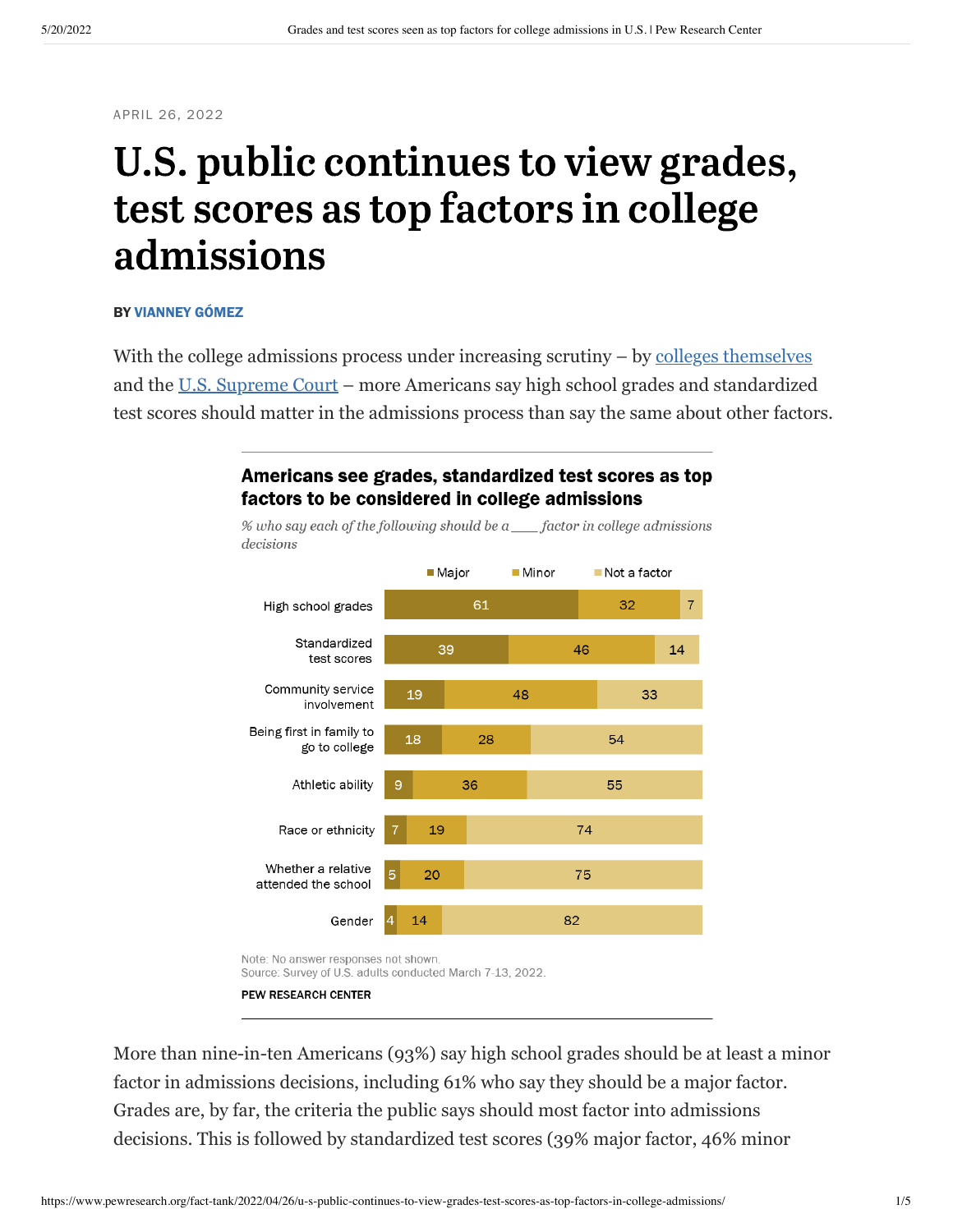factor) and community service involvement (19% major, 48% minor), according to a Pew Research Center survey conducted March 7-13, 2022.

Nearly half of Americans (46%) say someone being the first in their family to go to college should be either a major (18%) or minor (28%) factor in admissions decisions, while a similar share say athletic ability should factor into these decisions (9% major, 36% minor).

### How we did this  $\,\oplus\,$

By comparison, nearly three-quarters of Americans or more say gender, race or ethnicity, or whether a relative attended the school should *not* factor into admissions decisions.

The relative importance of each of these factors is [unchanged since 2019](https://www.pewresearch.org/fact-tank/2019/02/25/most-americans-say-colleges-should-not-consider-race-or-ethnicity-in-admissions/). However, there have been declines in the shares of U.S. adults who say grades and standardized tests should be major factors. Around six-in-ten adults (61%) now say high school grades should be a major factor, down from 67% in 2019. And 39% of adults currently say standardized test scores should be a major factor, down from 47% three years ago.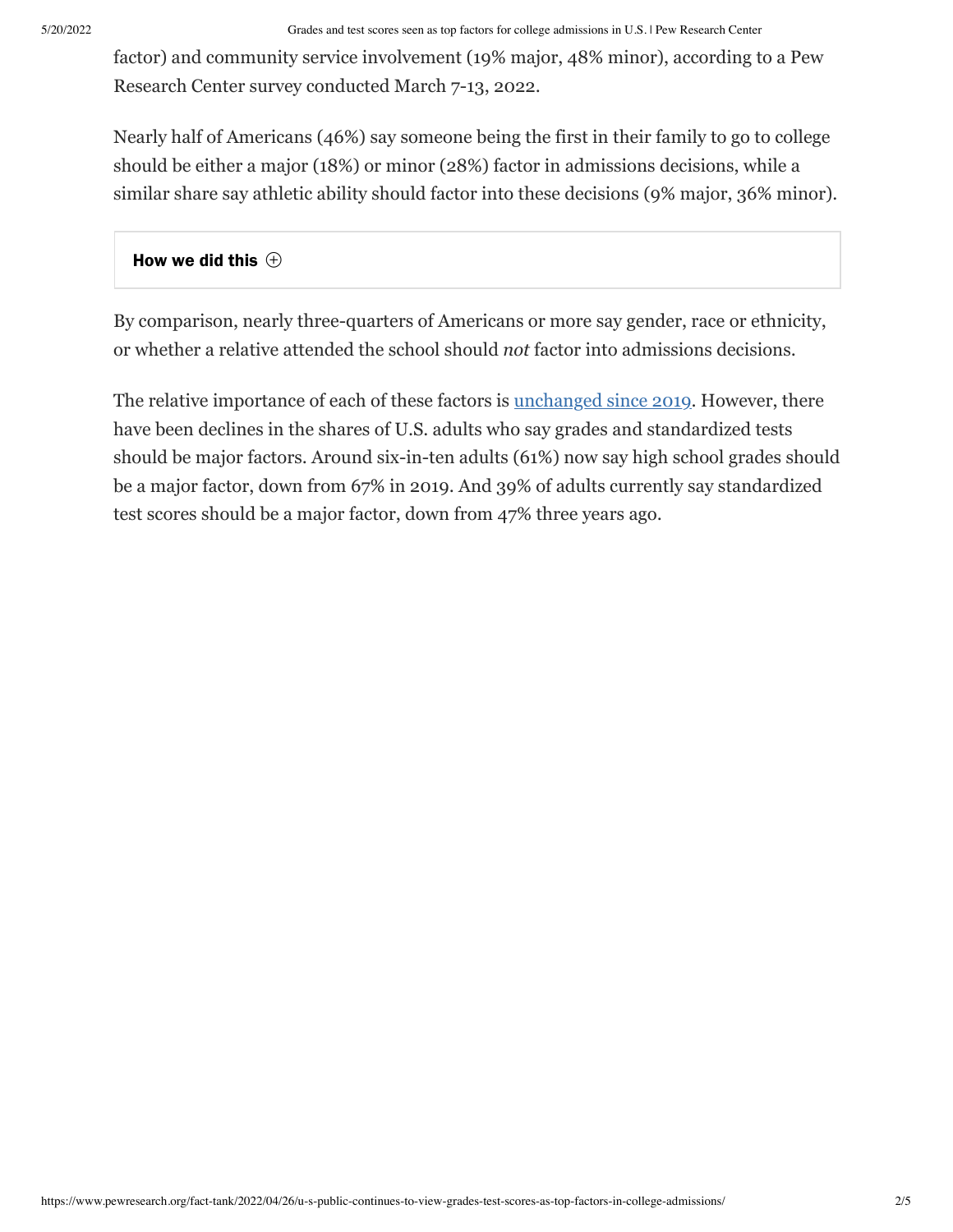# Compared with 2019, fewer Americans now see high school grades and test scores as major factors that should be considered in college admissions decisions

**High school grades** 

should be a factor in college admissions decisions  $%$  who say



\*Asian adults interviewed in English only.

Note: White, Black and Asian adults include those who report being only one race and are not Hispanic. Hispanics are of any race. No answer responses not shown.

Source: Survey of U.S. adults conducted March 7-13, 2022.

PEW RESEARCH CENTER

Over this same time period, there has been an increase in the share of adults who say that whether someone's relative attended a particular school – sometimes referred to as "legacy admissions" – should *not* be a factor in admissions decisions. Today, 75% say this, up from 68% in 2019. There has been little change in the public's views of the other factors asked about in the survey.

Large majorities across racial and ethnic groups and partisan lines continue to say high school grades should be a factor in college admissions decisions, but there have been some shifts since 2019 in the shares saying it should be a *major* factor. Asian American (65%) and White adults (63%) are now somewhat more likely than Black (54%) and Hispanic (53%) adults to say high school grades should be a major factor. Three years ago, Asian American adults (77%) were more likely than White (68%), Hispanic (66%) and Black (63%) adults to say this.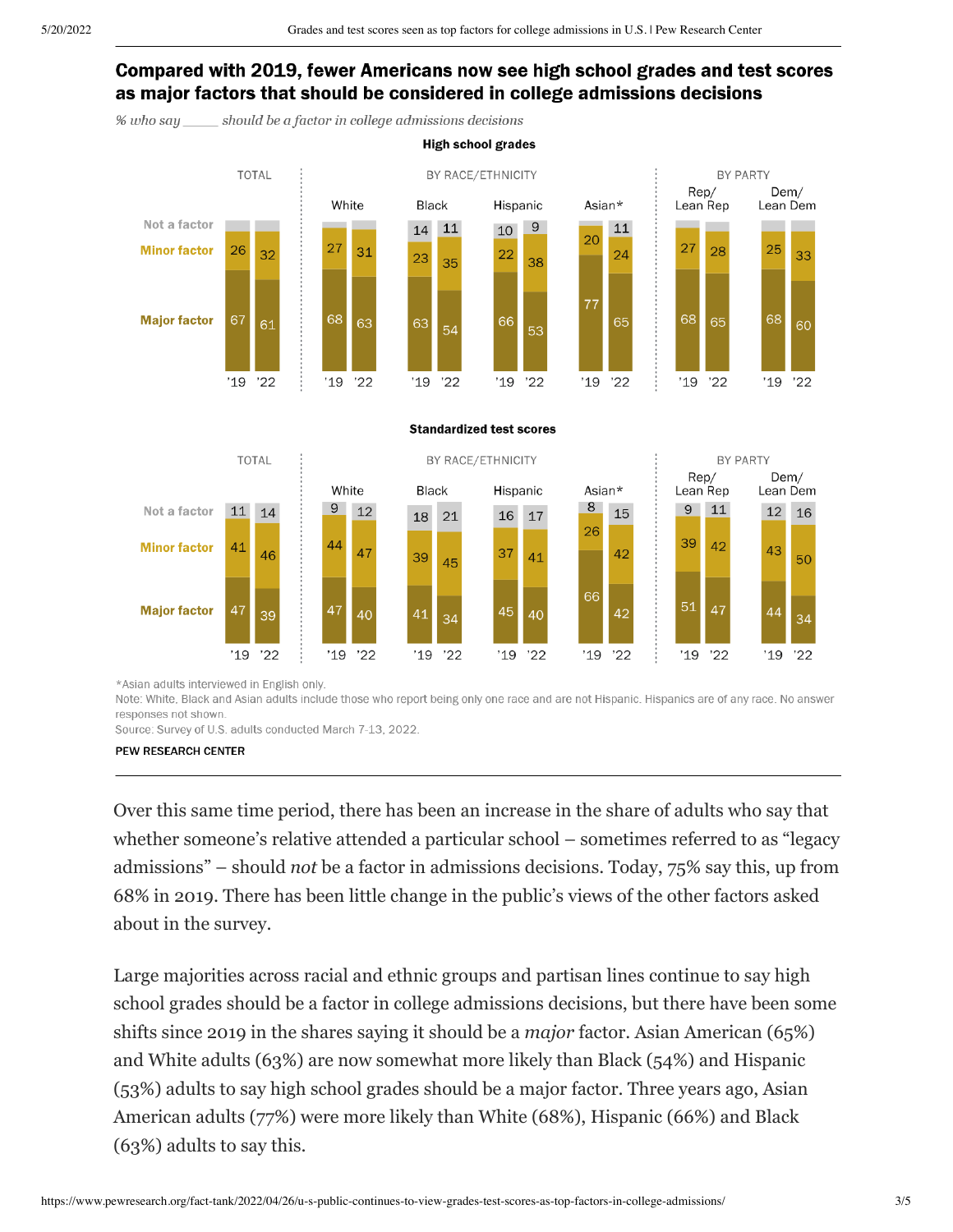At the same time, the share of Democrats and Democratic-leaning independents who say high school grades should be a major factor has decreased from 68% in 2019 to 60% today. There has been less change among Republicans and GOP leaners, from 68% in 2019 to 65% today.

In both parties, fewer now say standardized test scores should be a major factor in college admissions decisions than said the same three years ago. But this shift is starker among Democrats (34% now, down from 44%) than Republicans (47% now, down from 51%). And while there have been declines across racial and ethnic groups in the shares who say standardized test scores should be a major factor in college admissions, this decline is particularly pronounced among Asian Americans. (Three-in-ten Asian Americans live in California, a higher share than among other racial and ethnic groups. Public universities in that state have [dropped standardized testing requirements](https://apnews.com/article/college-admissions-education-california-university-of-california-california-state-university-6505f492ae5f00dbe05e2f9993e3517e) in recent years.)

# Race and ethnicity, first generation status, legacy admissions

Although majorities of Americans across racial and ethnic and partisan groups say race or ethnicity should *not* be factored into college acceptance decisions, there are variations in how widely this view is held.

About eight-in-ten White adults (79%) say race or ethnicity should not factor into admission decisions. By comparison, 68% of Hispanic adults say this, as do about six-inten Asian American (63%) and Black (59%) adults. And while 87% of Republicans say race or ethnicity should not be a factor in admissions, that share falls to 62% among Democrats.

While three-quarters of Americans say having a relative who attended the school should *not* factor into decisions, White adults (80%) are more likely than Hispanic (67%), Black (62%) and Asian American (59%) adults to say this.